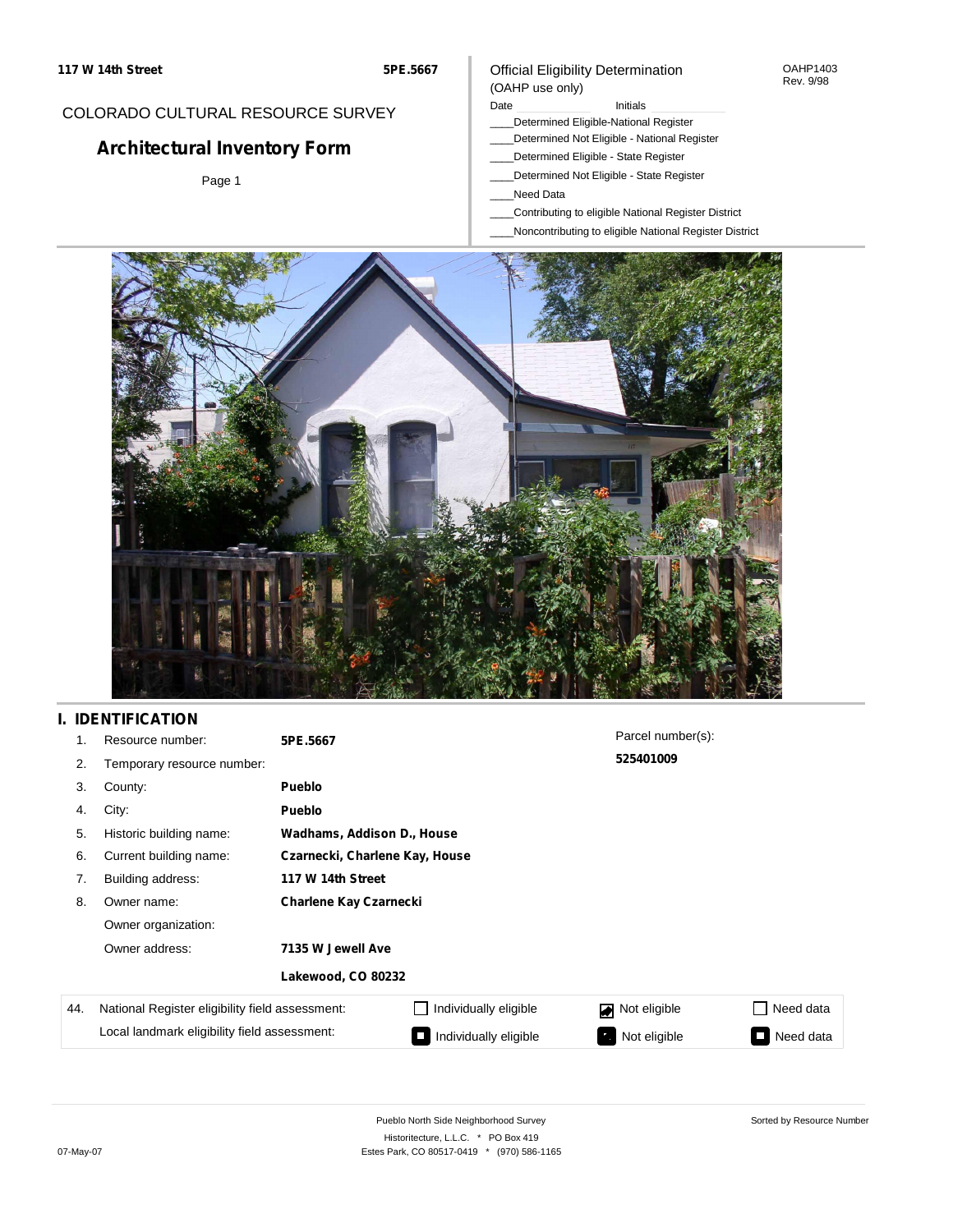Page 2

## **II. GEOGRAPHIC INFORMATION**

| 9.  | P.M.       |     | 6th<br>Township:<br><b>20S</b><br>Range: |    | 65W |                                      |  |       |     |     |           |           |                   |  |         |
|-----|------------|-----|------------------------------------------|----|-----|--------------------------------------|--|-------|-----|-----|-----------|-----------|-------------------|--|---------|
|     |            | NE. | 1/4                                      | of | NE  | 1/4                                  |  | of NE | 1/4 | of  | <b>SE</b> | 1/4       | of Section        |  | 25      |
|     |            |     | 10. UTM reference zone:                  |    |     | 13                                   |  |       |     |     |           |           |                   |  |         |
|     | Easting:   |     |                                          |    |     | 534311                               |  |       |     |     |           | Northing: |                   |  | 4236758 |
| 11. |            |     | USGS quad name:                          |    |     | <b>Northeast Pueblo</b><br>Scale:    |  |       |     | 7.5 |           |           |                   |  |         |
|     | Year:      |     |                                          |    |     | 1961 (Photorevised 1970 and<br>1974) |  |       |     |     |           |           |                   |  |         |
| 12. | $Lot(s)$ : |     |                                          |    |     | Lot 13; Block 8                      |  |       |     |     |           |           |                   |  |         |
|     | Addition:  |     |                                          |    |     | <b>County Addition</b>               |  |       |     |     |           |           | Year of addition: |  | 1869    |

13. Boundary description and justification:

The boundary, as described above, contains but does not exceed the land historically associated with this property.

Metes and bounds exist:

П

### **III. ARCHITECTURAL DESCRIPTION**

| 14. | Building plan (footprint, shape):    | <b>Irregular Plan</b>                          |                       |
|-----|--------------------------------------|------------------------------------------------|-----------------------|
|     | Other building plan descriptions:    |                                                |                       |
| 15. | Dimensions in feet (length x width): | 1,418 square feet                              |                       |
| 16. | Number of stories:                   | 1                                              |                       |
| 17. | Primary external wall material(s):   | <b>Stucco</b><br><b>Wood/Horizontal Siding</b> | Other wall materials: |
| 18. | Roof configuration:                  | <b>Gabled Roof/Cross Gabled Roof</b>           |                       |
|     | Other roof configurations:           |                                                |                       |
| 19. | Primary external roof material:      | <b>Asphalt Roof/Composition Roof</b>           |                       |
|     | Other roof materials:                |                                                |                       |
| 20. | Special features:                    | Fence                                          |                       |
|     |                                      | Chimney                                        |                       |
|     |                                      | Porch                                          |                       |
|     |                                      | Window/Seamental Arch                          |                       |

#### 21. General architectural description:

Oriented to the south, this house rests on what appears to be a sandstone foundation, now almost entirely obscured behind white-painted stucco. The same stucco clads the exterior walls. White-painted, horizontal wood siding covers the exterior walls of a shed-roofed porch filling the inside (southeast-facing) corner of the house. Windows are generally 1-over-1-light, doublehung sash, with blue-painted wood frames. The window opening near the center of the west elevation is 2-over-2-light. A 1beside-1-light, sliding-sash window, with an aluminum frame, appears in the center of the rear (north) elevation. Those in the original portion of the house open beneath protruding, segmental arches. Windows opening in subsequent additions have bluepainted wood surrounds. The south elevation of the enclosed porch hosts a tripartite window with flanking lights opening as hopper, awning, or casement windows. The principal doorway is located on the south end of the east elevation. It hosts a 6panel, white, metal door, opening behind a white, aluminum-frame storm door. Another doorway opens in the south elevation of a front-gabled wing protruding from the center of the west elevation. It hosts a wood slab door and single-light transom, beneath a segmental arch. Another slab door opens in the north elevation of an addition filling the inside (northwest-facing) corner of the house. It provides access to a small, shed-roofed porch, with a concrete floor and a simple, square, wood support at its northwest corner. Blue-painted wood slab doors open in either end of the rear elevation. Gray, interlocking asphalt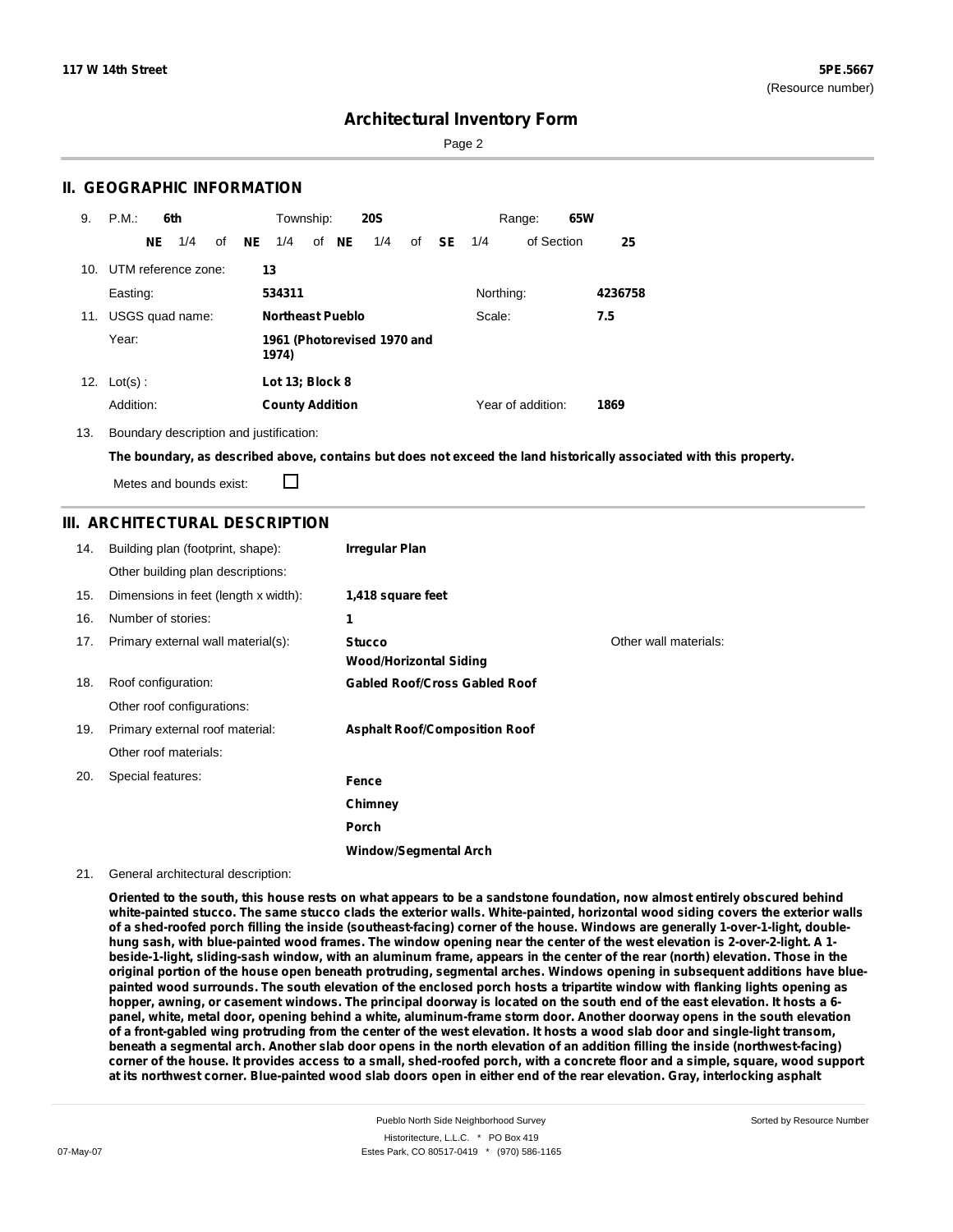Page 3

shingles cover the cross-gabled roof. Blue-painted wood fascia and soffit box the eaves, except for a shed-roofed addition across the rear elevation, where a fascia board caps the exposed rafter ends. Tall brick chimneys, covered in stucco and with **elaborately corbelled caps, emerge from the south- and east-facing roof slopes.**

Architectural style: 22. **Late Victorian**

Other architectural styles:

Building type:

23. Landscape or special setting features:

This property is located on terrain sloping downward from north to south, with an elevation of around 4,700 feet above mean sea level. The neighborhood features modest, one- and two-story houses and commercial buildings. Setbacks from West 14th Street are generally the same on this block. This property is situated on the north side of West 14th Street, between 115 West 14th Street to the east and the parking lot for 1400-1410 North Main Street to the west. Grass covers the strip separating the sidewalk from the street. A planted-grass yard, with mature landscaping, covers the property. Surrounding the front yard is a wood picket fence, and a combination of wood privacy, picket, and woven-wire fences encloses the back yard.

Associated buildings, features or objects:

Describe: **A garage is located northwest of the house. Oriented to the north, the building rests on a concrete slab. White-painted stucco clads the exterior walls. Dominating the east side of north elevation is a 1-car, green fiberglass, overhead-retractable garage door. The west side of the same elevation hosts a window opening, which has been boarded shut. A carport spans the east elevation. It has a concrete floor and simple, 4-inch square supports. A doorway opens in the east side of the south elevation. It hosts a blue-painted, 4-panel door, with its light boarded shut. The west side of the same elevation has a 1-beside-1-light, sliding sash window, with an aluminum frame. Gray sheets of asphalt cover the shed roof. White-painted wood fascia and soffit box the eaves, except above the carport, where the rafter ends are exposed.**

## **IV. ARCHITECTURAL HISTORY**

| 25. | Date of Construction:  | Estimate:                                                                                                                                               | 1890                             | Actual:                                                                                       |  |
|-----|------------------------|---------------------------------------------------------------------------------------------------------------------------------------------------------|----------------------------------|-----------------------------------------------------------------------------------------------|--|
|     | Source of Information: | Sanborn Fire Insurance Maps (for Pueblo, Colorado). New York: Sanborn Map and<br>Publishing Co., 1883, 1886, 1889, 1893, 1904-05, 1904-51, and 1904-52. |                                  |                                                                                               |  |
|     |                        |                                                                                                                                                         | Co. consulted 1886 through 2003. | Pueblo City Directory. Pueblo, Co.; Salt Lake City; Kansas City, Mo.; and others: R.L. Polk & |  |
| 26. | Architect:             | unknown                                                                                                                                                 |                                  |                                                                                               |  |
|     | Source of information: |                                                                                                                                                         |                                  |                                                                                               |  |
| 27. | Builder:               | unknown                                                                                                                                                 |                                  |                                                                                               |  |
|     | Source of information: |                                                                                                                                                         |                                  |                                                                                               |  |
| 28. | Original Owner:        | Addison D. Wadhams                                                                                                                                      |                                  |                                                                                               |  |
|     | Source of information: |                                                                                                                                                         |                                  | U.S. Census of 1900. Ward 1, Pueblo, Pueblo County, Colorado. Series T623, roll 128, p. 24.   |  |

29. Construction history:

According to Pueblo County Tax Assessor records, this building was constructed in 1900. However it appears on an 1893 Sanborn map, and city directory listings for this address date to 1890, suggesting a circa 1890 date of construction. Sanborn maps and structural evidence suggest that this house was originally a cross-shaped masonry building, with a shed-roofed porch filling the southeast-facing inside corner. Prior to 1952, a frame addition was constructed within the northeast-facing inside corner. After that date, another addition filled the northeast-facing corner and a large, shed-roofed addition spanned most of the rear (north) elevation. The garage appears to have been once part of a complex of buildings along the north edge of **the property that, by 1932, included a small house. Those buildings remained intact as late as 1960.**

30. Location: **original** Date of move(s):

## **V. HISTORICAL ASSOCIATIONS**

<sup>1</sup> : Type: **Garage**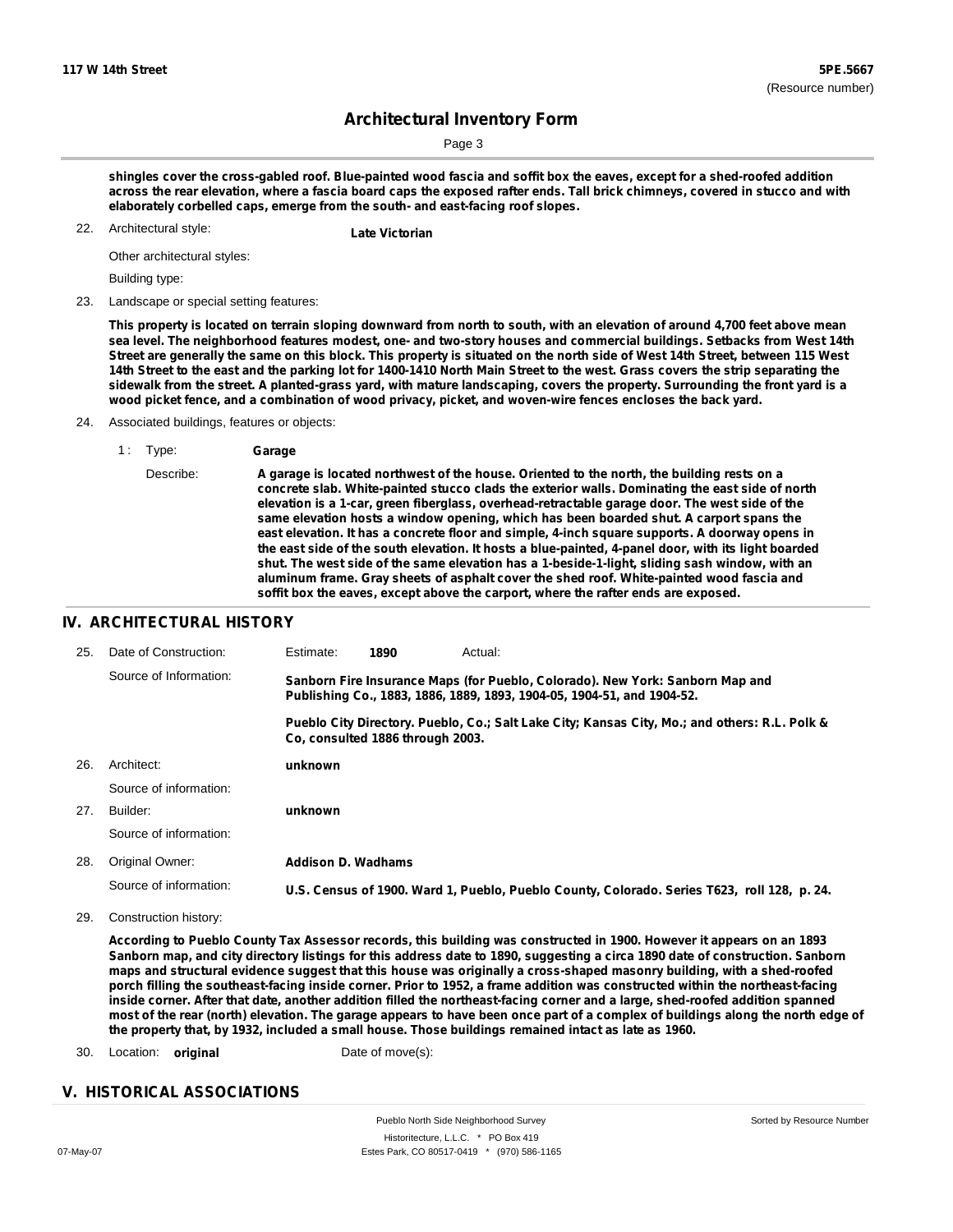Page 4

#### **V. HISTORICAL ASSOCIATIONS**

| 31. Original use(s):     | <b>Single Dwelling</b> |
|--------------------------|------------------------|
| 32. Intermediate use(s): | <b>Single Dwelling</b> |
| 33. Current use(s):      | <b>Single Dwelling</b> |
| 34. Site type(s):        | <b>Residence</b>       |

#### 35. Historical background:

The first owner and resident of this house was Addison D. Wadhams. He was born in New York state in December 1850. His wife, Anna B. Wadhams, was also born in New York state, in February 1855. They were married around 1873 and had two children, Ralph E. Wadhams and Mae C. Cates. Addison Wadhams settled in Pueblo as a bookkeeper for the Andrews Packing Company and, later, for CF&I Steel. Ralph Wadhams later settled at 617 West 15th Street. His parents, however, resided at this 14th Street address for the rest of their lives; Addison died around 1920 and Anna in February 1936.

Around 1935, Anna Wadhams had a garage and small apartment constructed behind (north of) the house. Residents in this unit included Robert I. Milner, 1935; Freeman A. Dennerline, 1940; Lillian Walters (widow of Roy Walters), 1945; William Tithill, 1950; **and Robert V. Dugan, 1960.**

In 1940, the resident in the main house was Roy W. Walters. He came to Pueblo around 1916 and initially worked as a mechanic at the Clevenger Auto Company. He was later a machinist at the wire mill of the Minnequa plant, CF&I Steel Corporation. With his wife, Lillian Walters, Roy had two children, Robert and Ruth. Roy Walters remained passionate about automobiles-a hobby that would ultimately result in his untimely death. On September 28, 1941, Walters entered a 100-mile Tin Lizzie race at Trinidad's Roundup Park Track. Around 2:30 p.m., as the cars entered the 15th mile of the race, a pileup occurred on the track's southeast corner. Walter's car and two others collided, hurling the driver 15 feet into the air. Roy Walters died instantly as his **skull was crushed against the track. He was 37.**

In 1945, Stephen Raye resided at this address. Belle. C. Floyde purchased the property and lived here in 1950. In 1955, the **resident was Ted Spaller, followed by Gilbert W. Knabee in 1960.**

Valley Investment Company acquired the property in 1979. Jack R. and Virginia Lawhon purchased the house and lot in 1981, followed by Charles J. and Evelyn B. Young in 1983. Darrell Preston bought the property from the Youngs in 1987, selling it to **Charlene Kay Czarnecki, the current owner, in 1994.**

#### Sources of information: 36.

**Pueblo County Office of Tax Assessor. Property information card [internet].**

**Pueblo City Directory. Pueblo, Co.; Salt Lake City; Kansas City, Mo.; and others: R.L. Polk & Co, consulted 1886 through 2003.**

**Sanborn Fire Insurance Maps (for Pueblo, Colorado). New York: Sanborn Map and Publishing Co., 1883, 1886, 1889, 1893, 1904-05, 1904-51, and 1904-52.**

**U.S. Census of 1900. Ward 1, Pueblo, Pueblo County, Colorado. Series T623, roll 128, p. 24.**

**"Wadhams (Anna B.)" [obituary]. Pueblo Chieftain, 10 February 1936, p. 10.**

**"Wadhams (Ralph E.)" [obituary]. Pueblo Chieftain, 9 October 1943, p. 12.**

**"Roy Walters Dies As 'Tin' Cars Pile Up." Pueblo Chieftain, 29 September 1941, p. 1, 10.**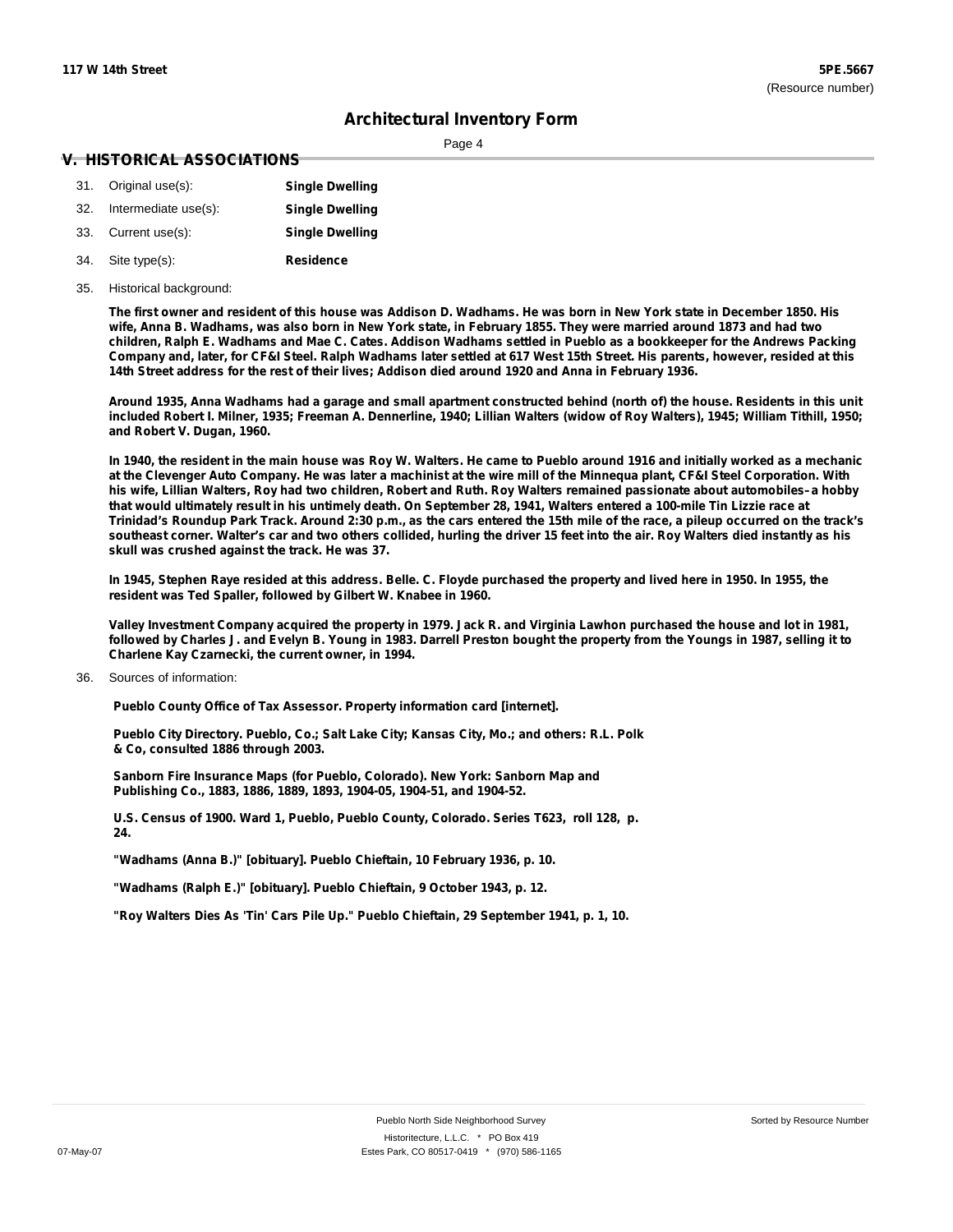÷

Sorted by Resource Number

# **Architectural Inventory Form**

Page 5

|                        | <b>VI. SIGNIFICANCE</b>                                                                                                                                                                |  |  |  |  |  |  |
|------------------------|----------------------------------------------------------------------------------------------------------------------------------------------------------------------------------------|--|--|--|--|--|--|
| 37.                    | Local landmark designation:<br>Yes $\Box$<br>No.<br>$\mathbf{F}$                                                                                                                       |  |  |  |  |  |  |
| Designation authority: |                                                                                                                                                                                        |  |  |  |  |  |  |
|                        | Date of designation:                                                                                                                                                                   |  |  |  |  |  |  |
| 38.                    | Applicable National Register criteria:                                                                                                                                                 |  |  |  |  |  |  |
|                        |                                                                                                                                                                                        |  |  |  |  |  |  |
|                        | A. Associated with events that have made a significant contribution to the broad pattern of our history.<br>B. Associated with the lives of persons significant in our past.<br>$\Box$ |  |  |  |  |  |  |
|                        | C. Embodies the distinctive characteristics of a type, period, or method of construction, or represents the work                                                                       |  |  |  |  |  |  |
|                        | of a master, or that possess high artistic values, or represents a significant and distinguished entity whose<br>components may lack individual distinction.                           |  |  |  |  |  |  |
|                        | D. Has yielded, or may be likely to yield, information important in history or prehistory.                                                                                             |  |  |  |  |  |  |
|                        | Qualifies under Criteria Considerations A through G (see manual).<br>П                                                                                                                 |  |  |  |  |  |  |
|                        | Does not meet any of the above National Register criteria.<br>₩                                                                                                                        |  |  |  |  |  |  |
|                        | <b>Pueblo Standards for Designation:</b>                                                                                                                                               |  |  |  |  |  |  |
|                        | 1a. History                                                                                                                                                                            |  |  |  |  |  |  |
|                        | Have direct association with the historical development of the city, state, or nation; or<br>$\mathcal{F}_1$                                                                           |  |  |  |  |  |  |
|                        | 1b. History                                                                                                                                                                            |  |  |  |  |  |  |
|                        | Be the site of a significant historic event; or<br>$\sim$                                                                                                                              |  |  |  |  |  |  |
|                        | 1c. History                                                                                                                                                                            |  |  |  |  |  |  |
|                        | Have direct and substantial association with a person or group of persons who had influence on society.<br>$\overline{\phantom{a}}$                                                    |  |  |  |  |  |  |
|                        | 2a. Architecture                                                                                                                                                                       |  |  |  |  |  |  |
|                        | Embody distinguishing characteristics of an architectural style or type; or<br>О                                                                                                       |  |  |  |  |  |  |
|                        | <u>2b. Architecture</u>                                                                                                                                                                |  |  |  |  |  |  |
|                        | Be a significant example of the work of a recognized architect or master builder, or<br>$\mathcal{L}_{\mathcal{A}}$                                                                    |  |  |  |  |  |  |
|                        | 2c. Architecture                                                                                                                                                                       |  |  |  |  |  |  |
|                        | Contain elements of architectural design, engineering, materials, craftsmanship, or artistic merit which represent a<br>$\blacksquare$<br>significant or influential innovation;       |  |  |  |  |  |  |
|                        | 2d. Architecture                                                                                                                                                                       |  |  |  |  |  |  |
|                        | Portray the environment of a group of people or physical development of an area of the city in an era of history<br>$\Box$<br>characterized by a distinctive architectural style.      |  |  |  |  |  |  |
|                        | 3a. Geography                                                                                                                                                                          |  |  |  |  |  |  |
|                        | Have a prominent location or be an established, familiar, and orienting visual feature of the contemporary city, or                                                                    |  |  |  |  |  |  |
|                        | 3b. Geography                                                                                                                                                                          |  |  |  |  |  |  |
|                        | Promote understanding and appreciation of Pueblo's environment by means of distinctive physical characteristics<br>I.<br>or rarity; or                                                 |  |  |  |  |  |  |
|                        | 3c. Geography                                                                                                                                                                          |  |  |  |  |  |  |
|                        | Make a special contribution to Pueblo's distinctive character.<br>$\mathcal{L}_{\mathcal{A}}$                                                                                          |  |  |  |  |  |  |
|                        | Not Applicable                                                                                                                                                                         |  |  |  |  |  |  |
|                        | Does not meet any of the above Pueblo landmark criteria.<br>O                                                                                                                          |  |  |  |  |  |  |
| 39.                    | Area(s) of Significance:<br><b>Not Applicable</b>                                                                                                                                      |  |  |  |  |  |  |
| 40.                    | Period of Significance:<br>n/a                                                                                                                                                         |  |  |  |  |  |  |
| 41.                    | National:<br>Level of significance:<br>State<br>Local<br>О<br>$\sim$                                                                                                                   |  |  |  |  |  |  |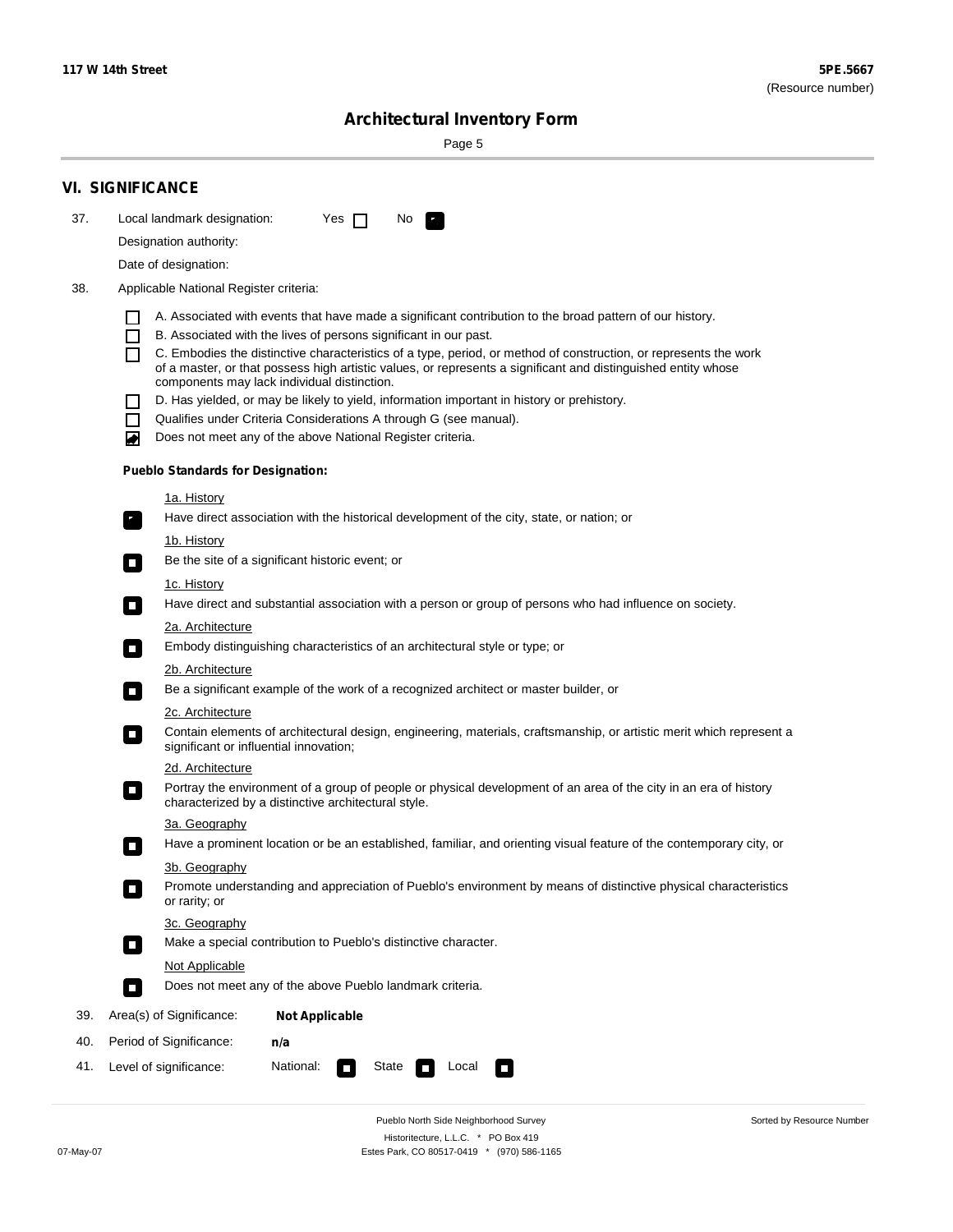Page 6

#### 42. Statement of significance:

This property is historically significant under Pueblo Local Landmark criterion 1A for its association with the early development of Pueblo's North Side Neighborhood. It was one of the earliest houses constructed in the neigborhood. However, the levels of architectural and historical significance, combined with physical integrity, are not to the extent that this property would qualify for individual listing in the National Register of Historic Places, the Colorado State Register of Historic Properties, or as a City of Pueblo Landmark. Nonetheless, it should be considered a contributing resource within **any potential historic district.**

43. Assessment of historic physical integrity related to significance:

Constructed around 1890, this house exhibits a moderately low level of physical integrity relative to the seven aspects of integrity as defined by the National Park Service and the Colorado Historical Society: location, setting, design, materials, **workmanship, feeling, and association. Numerous additions, stucco wall cladding, and other changes have altered the original form of this house and concealed or removed some character-defining features. However, remaining elements,** including window surrounds, continue to convey a sense of the building's original architecture and history. This property **retains sufficient physical integrity to convey its architectural and historical significance.**

#### **VII. NATIONAL REGISTER ELIGIBILITY ASSESSMENT**

National Register eligibility field assessment: 44. Local landmark eligibility field assessment:

 $No$ 



45. Is there National Register district potential? Yes

**Pueblo's North Side Neighborhood represents the evolution of the city's professional middle and upper classes. Its diversity of architectural styles and forms directly represents the city's changing economic and cultural climates. As well, the neighborhood is distinctive because it appears to have evolved independently of the area's dominant industry, steel manufacturing.** Discuss:

 $\blacksquare$ 

If there is National Register district potential, is this building contributing:



46. If the building is in existing National Register district, is it contributing:

## **VIII. RECORDING INFORMATION**

| 47. | Photograph numbers): | <b>CD-ROM Photo Disc: North Side Photos</b><br>File Name(s): 14thstw117                                                       |
|-----|----------------------|-------------------------------------------------------------------------------------------------------------------------------|
|     | Negatives filed at:  | <b>Special Collections</b><br><b>Robert Hoag Rawlings Public Library</b><br>100 East Abriendo Avenue<br>Pueblo, CO 81004-4290 |
| 48. | Report title:        | <b>Pueblo North Side Neighborhood Survey</b>                                                                                  |
| 49. | $Date(s)$ :          | 07/11/05                                                                                                                      |
| 50. | Recorder(s):         | <b>Adam Thomas</b>                                                                                                            |
| 51. | Organization:        | Historitecture, L.L.C.                                                                                                        |
| 52. | Address:             | <b>PO Box 419</b>                                                                                                             |
|     |                      | Estes Park, CO 80517-0419                                                                                                     |
| 53. | Phone number(s):     | (970) 586-1165                                                                                                                |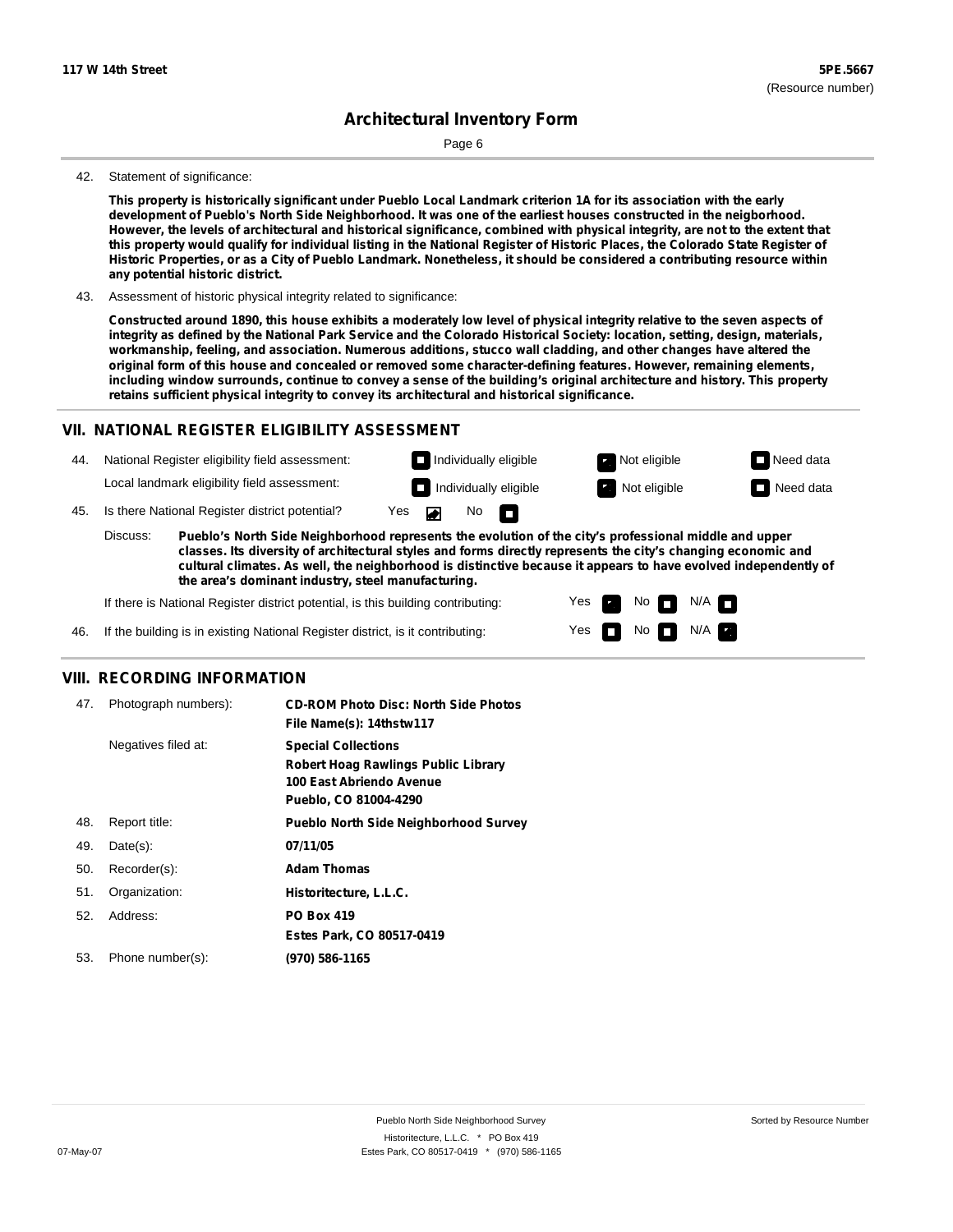

Page 7